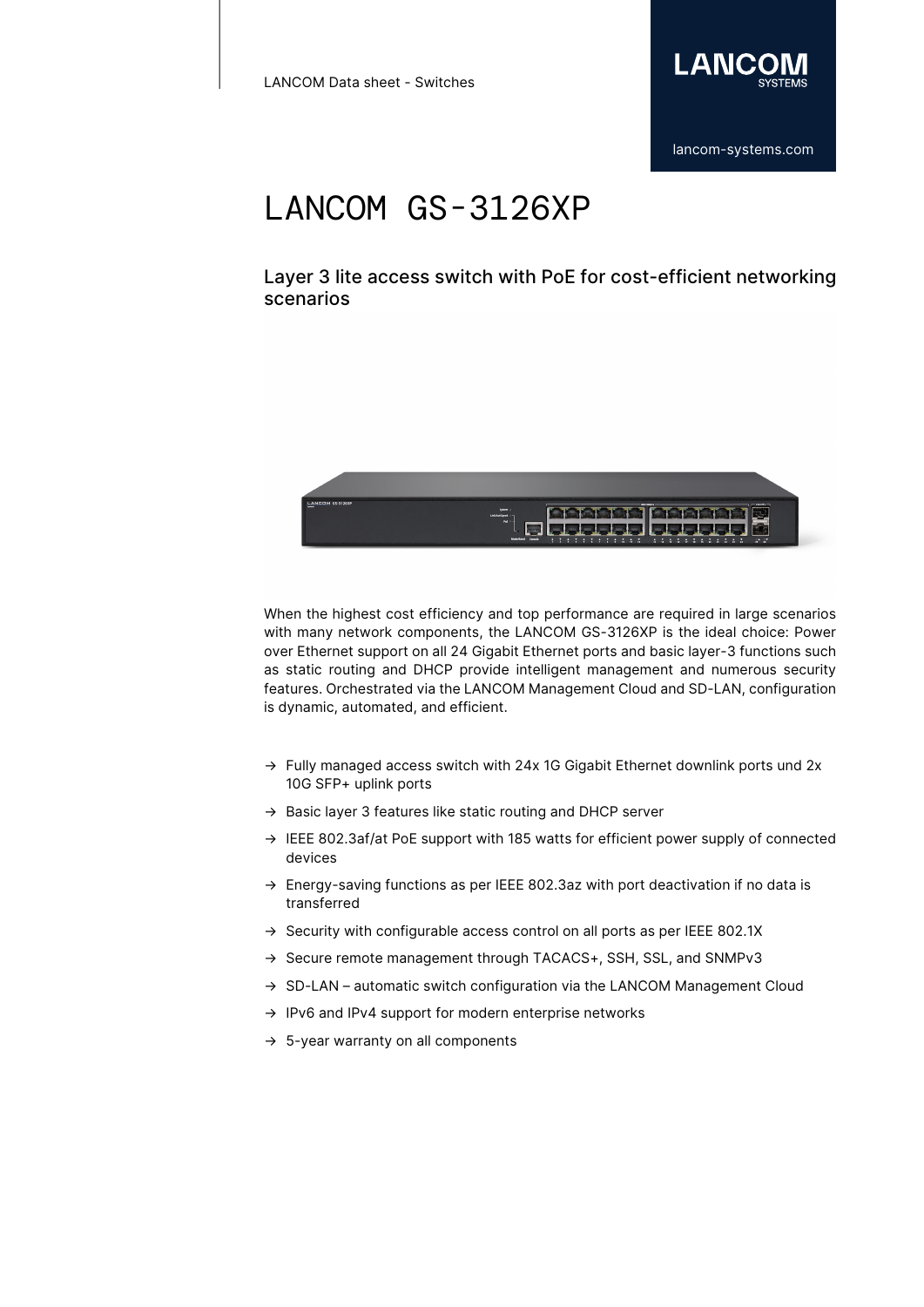

#### **High power output on 26 ports**

The LANCOM GS-3126XP is equipped with 24 Gigabit Ethernet ports and 2 SFP+ uplink ports supporting transfer rates of up to 10 Gbps. In addition, with a data throughput of 88 Gbps on the backplane, it offers full performance even at high workload. This makes the access switch the powerful foundation for modern network infrastructures in all industries and applications.

#### **Static routing for fast data exchange**

The LANCOM GS-3126XP supports the basic layer-3 feature static routing and thus the shift of certain routing tasks from the router to the switch. Administrator-predefined network routes, through one or multiple network segments, enable fast data transfer especially in scenarios with high data volumes and relieve the router accordingly. Newly available router capacities can then additionally be used to manage external data traffic. As a result, the entire network efficiency is increased.

#### **DHCP server functionality**

As a DHCP server, the switch is able to independently and automatically assign IP addresses to clients. The LANCOM GS-3126XP supports this basic layer- 3 function and thus takes over the IP management of the connected network.

#### **Centralized power supply without additional electrical installations**

The LANCOM GS-3126XP is a high-performance PoE switch that directly powers PoE devices connected to it: there is no need of additional power supply units or cabling. It supports the Power over Ethernet standards IEEE 802.3af and IEEE 802.3at (PoE+). Thanks to high power reserves with a total output of 185 watts, it is therefore ideal for efficient power supply of PoE terminals with high energy requirements.

#### **Software-defined LAN**

The LANCOM Management Cloud opens the way to the most advanced switch management: Software-defined LAN (SD-LAN). SD-LAN orchestrates the port profiles for each switch and automatically assigns the necessary network configuration, e.g. the required VLANs. At the click of a mouse, switch configurations that are fully customized to each site's network architecture are simultaneously rolled-out or updated.

#### **Efficient power-saving features**

Featuring Energy Efficient Ethernet technology, the LANCOM GS-3126XP provides optimun energy effciency even at fast data rates. Thanks to numerous power-saving features based on the IEEE 802.3az standard, Ports that are not transferring data are switched off automatically. This valuable features saves precious resources.

#### **IPv6 and IPv4 support**

Thanks to the dual-stack implementation, the LANCOM GS-3126XP operates in pure IPv4, pure IPv6, or in mixed networks. Applications such as SSL, SSH, Telnet, and TFTP can continue to be operated on IPv6 networks. Supported IPv6 features include stateless auto-configuration, the discovery of neighboring devices, and MLD snooping.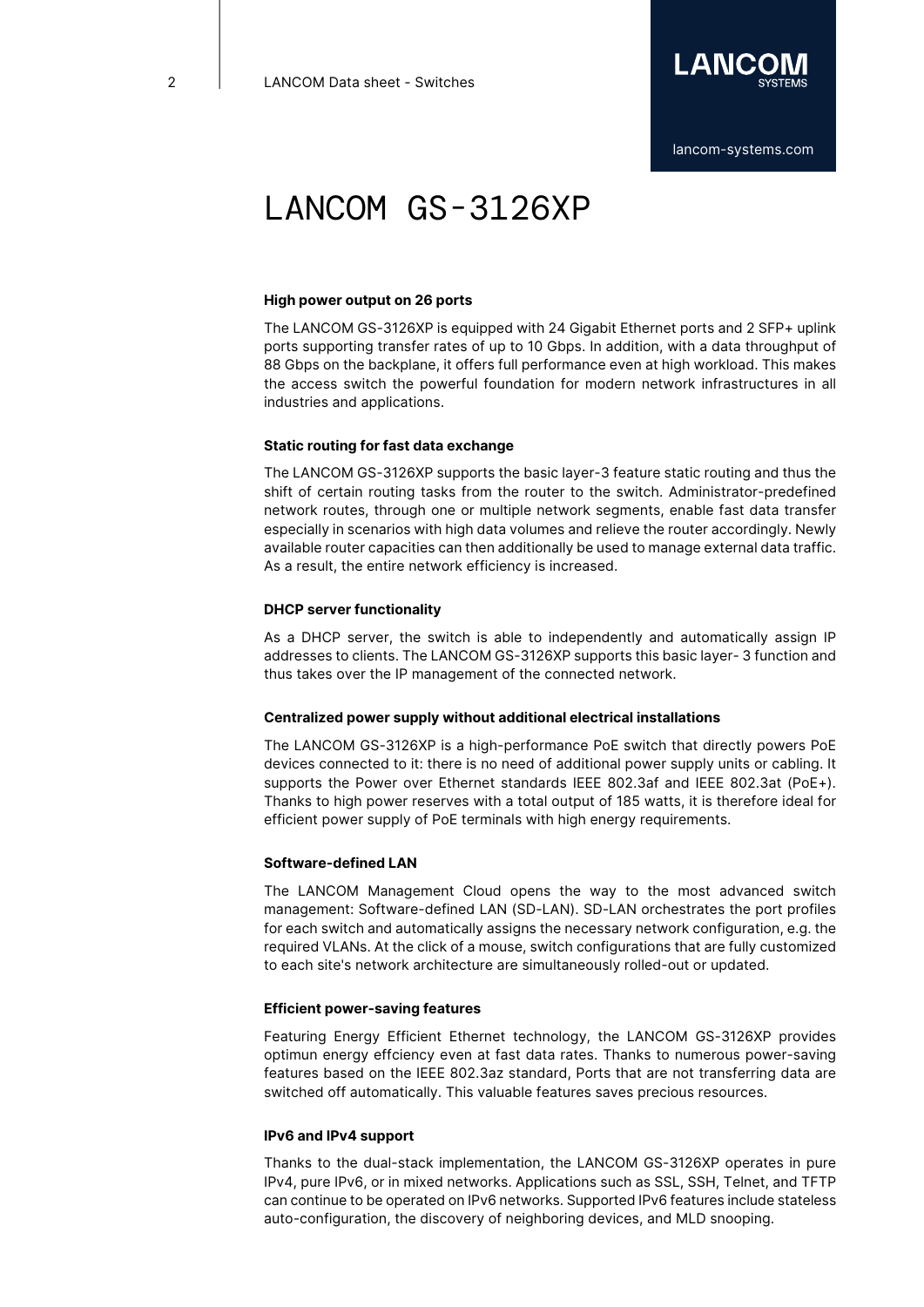

#### **Configurable access control**

The LANCOM GS-3126XP excludes rogue clients from gaining unauthorized access to the network. This is ensured by secured access control on all ports as per IEEE 802.1X (port-based, single, multi, and MAC-based).

#### **Secure remote management**

Secure communication protocols such as SSH, SSL and SNMPv3 mean that the LANCOM GS-3126XP is ideal for professional remote network management. The switch also supports the TACACS+ protocol for authentication, authorization, and accounting. This optimized solution promises maximum security for multi-site network management and monitoring.

#### **SD-LAN - days become minutes**

The LANCOM GS-3126XP offers fast and easy network integration and automatic configuration assignment with the LANCOM Management Cloud - without manual configuration. In this way, even complex networking scenarios are easy to administer. SD-LAN eliminates the need for a single device configuration for holistic network orchestration. In addition, automatic VLAN assignment to the desired switch ports is possible. The configurations can be coordinated with each other across locations and network architectures, and at the same time rolled out or updated at the click of a mouse.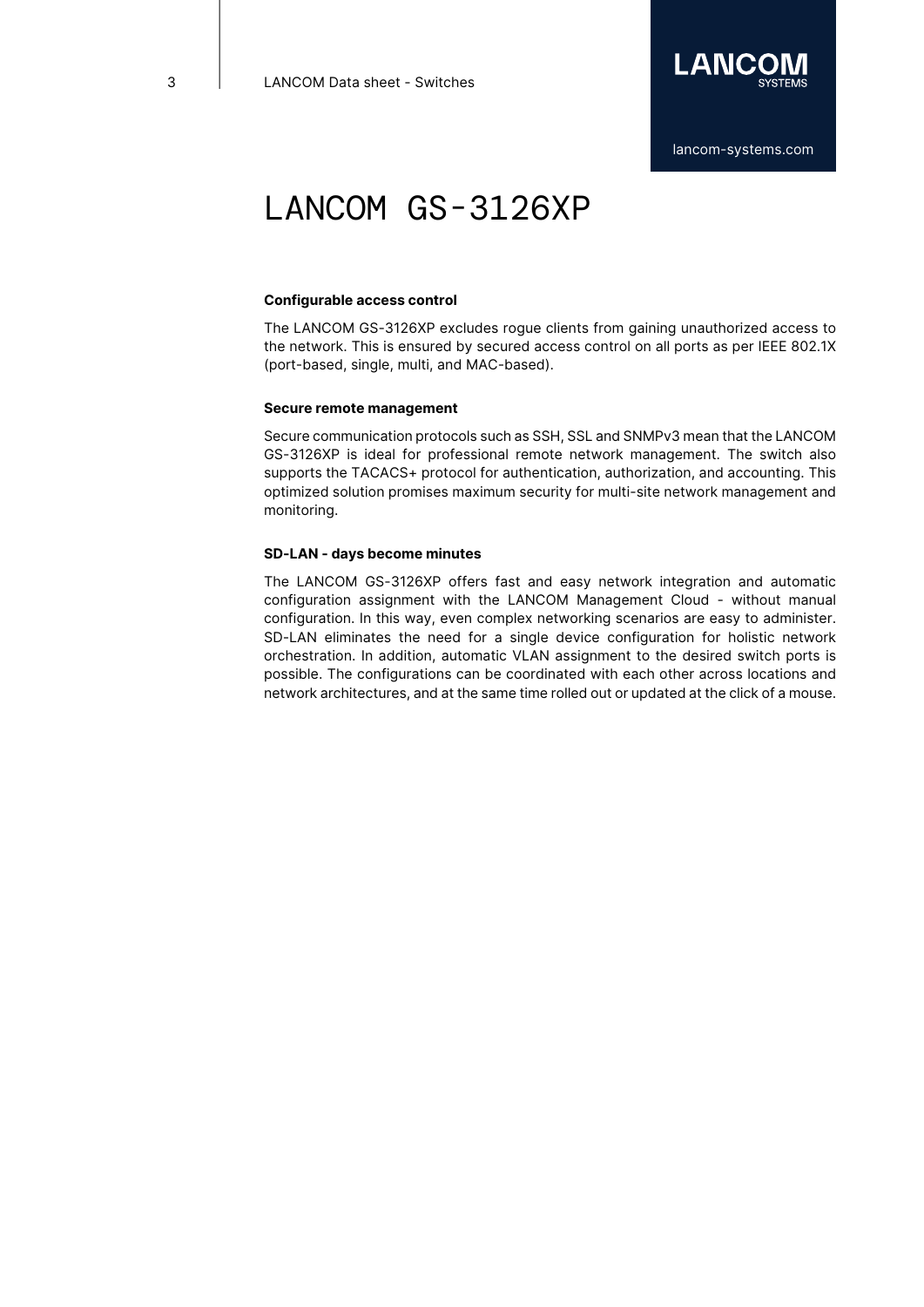

# LANCOM GS-3126XP

## **Security**

| Secure Shell Protocol (SSH) | SSH for a secure remote configuration                                                                                                                                                                                                                             |
|-----------------------------|-------------------------------------------------------------------------------------------------------------------------------------------------------------------------------------------------------------------------------------------------------------------|
| Secure Sockets Layer (SSL)  | SSL to encrypt HTTP connections; advanced security for browser-based configuration via web interface                                                                                                                                                              |
| <b>IEEE 802.1X</b>          | IEEE 802.1X access control on all ports; RADIUS for authentication, authorization and accounting with MD5 hashing;<br>guest VLAN; dynamic VLAN assignment                                                                                                         |
| Private VLAN edge           | Layer 2 isolation between clients in the same VLAN ("protected ports"); support multiple uplinks                                                                                                                                                                  |
| Port security               | Locking of MAC addresses to ports; limiting of the number of learned MAC addresses                                                                                                                                                                                |
| IP source quard             | Blocking access for illegal IP addresses on specific ports                                                                                                                                                                                                        |
| <b>Access control lists</b> | Drop or rate limitation of connections based on source and destination MAC addresses, VLAN ID, IP address<br>(IPv4/IPv6), protocol, port, DSCP/IP precedence, TCP/UDP source and destination ports, IEEE 802.1p priority, ICMP<br>packets, IGMP packets, TCP flag |
| RADIUS/TACACS+              | Authentication, authorization and accounting of configuration changes by RADIUS or TACACS+                                                                                                                                                                        |
| <b>Storm Control</b>        | Multicast/Broadcast/Unicast storm suppression                                                                                                                                                                                                                     |
| <b>Isolated Group</b>       | Allows certain ports to be designated as protected. All other ports are non-isolated. Traffic between isolated group<br>members is blocked. Traffic can only be sent from isolated group to non-isolated group.                                                   |

#### **Performance**

| Switching technology      | Store and forward with latency less than 4 microseconds                                                                                                       |
|---------------------------|---------------------------------------------------------------------------------------------------------------------------------------------------------------|
| MAC addresses             | Support of max 32K MAC addresses                                                                                                                              |
| Throughput                | Max. 88 Gbps on the backplane                                                                                                                                 |
| Maximum packet processing | 130 million packets per second (mpps) at 64-byte packets                                                                                                      |
| VLAN                      | Port based and IEEE 802.1q tag based VLAN with up to 4,096 VLAN and up to 4,000 active VLANs; Supports ingress<br>and egress packet filter in port based VLAN |
| Jumbo frame support       | Jumbo frame support with up to 10240 bytes                                                                                                                    |

#### **Layer 3 features**

| Number of L3 inferfaces    | up to 128                                                                      |
|----------------------------|--------------------------------------------------------------------------------|
| Static routing (IPv4/IPv6) | Hardware based static routing (IPv4/IPv6) with a number of 128 possible routes |
| <b>DHCP Server</b>         | DHCP Server per VLAN                                                           |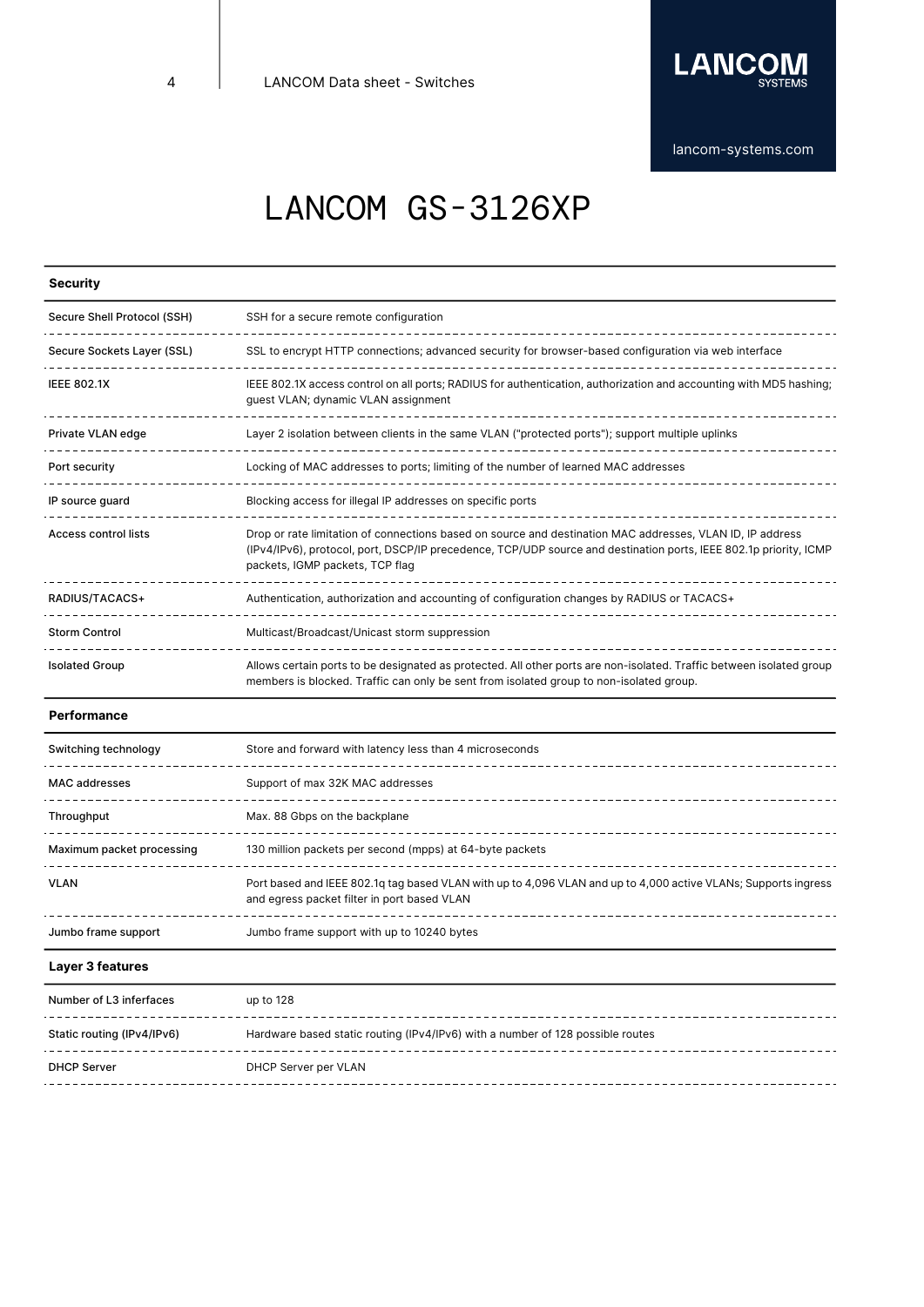

## **Layer 2 switching**

| STP / Multiple STP                                 | Spanning Tree Protokoll (STP) / Rapid Standard Spanning Tree according to IEEE 802.1d with fast convergence support of IEEE 802.1w (RSTP); using<br>Multiple Spanning Tree instances by default according to IEEE 802.1s (MSTP) |
|----------------------------------------------------|---------------------------------------------------------------------------------------------------------------------------------------------------------------------------------------------------------------------------------|
| <b>Link Aggregation Control Protocol</b><br>(LACP) | Support of 26 groups containing up to 4 ports each according to IEEE 802.3ad                                                                                                                                                    |
| <b>VLAN</b>                                        | Support for up to 4K VLANs simultaneously (out of 4096 VLAN lds); matching due to port, IEEE 802.1q tagged VLANs,<br>MAC adresses, IP subnet and Private VLAN Edge function ("protected ports")                                 |
| Voice VLAN                                         | Voice traffic is automatically assigned to a voice-specific VLAN and treated with appropriate levels of QoS                                                                                                                     |
| <b>IGMP</b> multicasts                             | IGMP v1, v2, v3 to limit bandwidth-intensive multicast traffic to ports with requesters; supports 1024 multicast<br>groups; source-specific multicasting                                                                        |
| IGMP querier                                       | Support of multicast domains of snooping switches in the absence of a multicast router                                                                                                                                          |
| IGMP proxy                                         | IGMP proxy to pass IGMP messages through                                                                                                                                                                                        |
| <b>Generic VLAN registration</b>                   | VLAN registration with GVRP according to IEEE 802.1q for automatic delivery of VLANs in bridged domains                                                                                                                         |
| <b>DHCP Relay Agent</b>                            | Relay of DHCP broadcast request to different LANs                                                                                                                                                                               |
| <b>Supported DHCP options</b>                      | $\rightarrow$ DHCP option 66<br>$\rightarrow$ DHCP option 67<br>$\rightarrow$ DHCP option 82                                                                                                                                    |

#### **Interfaces**

| Ethernet     | $\rightarrow$ 24 TP ports 10/100/1000 Mbps<br>$\rightarrow$ 2 SFP+ ports 1/10 Gbps<br>$\rightarrow$ 26 concurrent Ethernet ports in total |
|--------------|-------------------------------------------------------------------------------------------------------------------------------------------|
| Console port | RJ45 configuration port for command line access                                                                                           |

### **Management and monitoring**

| LANconfig, WEBconfig, LANCOM Management Cloud, Industry Standard CLI                                                                                                                              |
|---------------------------------------------------------------------------------------------------------------------------------------------------------------------------------------------------|
| Configuration and status display from the command line with console application and direct connection to console<br>port, via Telnet or SSH                                                       |
| LANmonitor, LANCOM Management Cloud                                                                                                                                                               |
| Integrated RMON software agent supports 4 RMON groups (history, statistics, alarms and events) for enhanced<br>traffic management, monitoring and analysis                                        |
| Traffic can be mirrored from on port to another for investigation with network analyzer or RMON probe. Up to 27<br>ports can be mirrored to a single mirror port. Single sessions can be selected |
|                                                                                                                                                                                                   |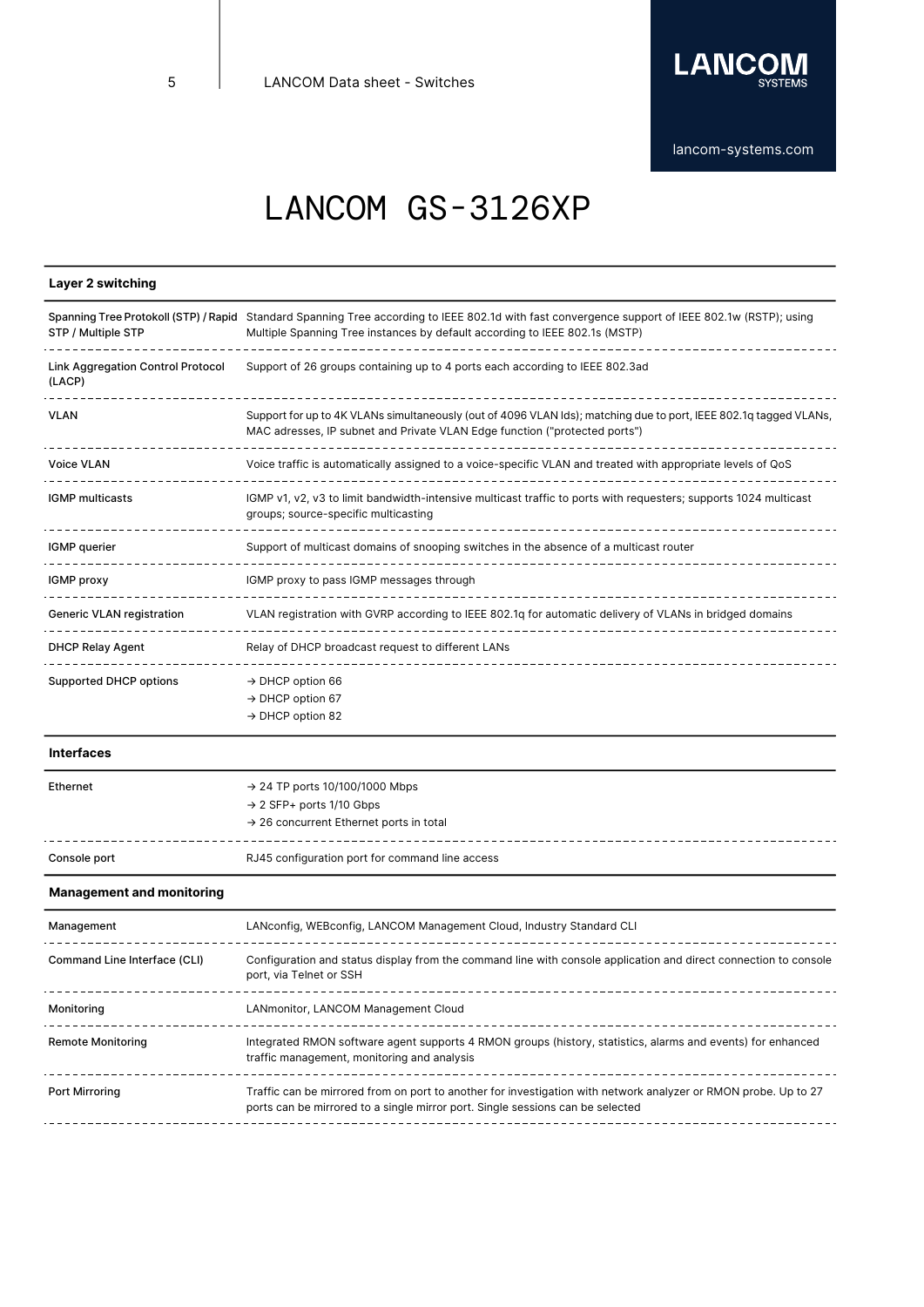

## **Management and monitoring**

| Security        | Access rights (read/write) can be set up separately, access control list                                                                                                    |
|-----------------|-----------------------------------------------------------------------------------------------------------------------------------------------------------------------------|
| <b>SNMP</b>     | SNMP management via SNMPv1, v2c or v3 with support of traps. User-based security model for SNMPv3 (USM)                                                                     |
| Diagnosis       | Diagnosis from the switch with PING and cable diagnosis                                                                                                                     |
| Firmware update | $\rightarrow$ Update via WEB config and browser (HTTP/HTTPS)<br>$\rightarrow$ Update via TFTP and LANconfig<br>$\rightarrow$ Dual firmware image to update during operation |
| Secure Copy     | Securely import and export files<br>---------------------------------                                                                                                       |
| DHCP client     | Automatic assignement of the management IP address by DHCP                                                                                                                  |
| <b>SNTP</b>     | Automatic time settings with Simple Network Time Protocol (SNTP)                                                                                                            |
| s-flow          | Standard for monitoring of high-speed-networks. Visualization of network use, accounting an analysation to protect<br>your network against dangers                          |

### **Hardware**

| Weight                   | 6,60 lbs (2,7 kg)                                                                                                                 |
|--------------------------|-----------------------------------------------------------------------------------------------------------------------------------|
| Power supply             | Internal power supply unit $(100 - 240 V, 50 - 60 Hz)$<br>-----------------------------------                                     |
| Environment              | Temperature range $0 - 40^{\circ}$ C; short term temperature conditions $0 - 50^{\circ}$ C; humidity 10 - 90%; non-condensing     |
| Housing                  | Robust metal housing, 19" 1U (442 x 44 x 211 mm > W x H x D) with removable mounting brackets, network connectors<br>on the front |
| Fans                     |                                                                                                                                   |
| Power consumption (max)  | 230 W                                                                                                                             |
| Power consumption (idle) | 31W                                                                                                                               |
| Heat power (max)         | 154 BTU/h                                                                                                                         |
| Acoustic noise (typ.)    | 40 dBa                                                                                                                            |

### **Software**

| <b>LCOS</b> version           | based on LCOS SX 4.00                                                                                                                                                                                                                                                                                                                                         |
|-------------------------------|---------------------------------------------------------------------------------------------------------------------------------------------------------------------------------------------------------------------------------------------------------------------------------------------------------------------------------------------------------------|
| Software Lifecycle Management | After discontinuation, the device is subject to the LANCOM Software Lifecycle Management. Details can be found<br>at: www.lancom.de/lifecycle                                                                                                                                                                                                                 |
| Anti-backdoor policy          | Products from LANCOM are free of hidden access paths (backdoors) and other undesirable features for introducing,<br>extracting or manipulating data. The trust seal "IT Security made in Germany" (ITSMIG) and certification by the<br>German Federal Office for Information Security (BSI) confirm the trustworthiness and the outstanding level of security |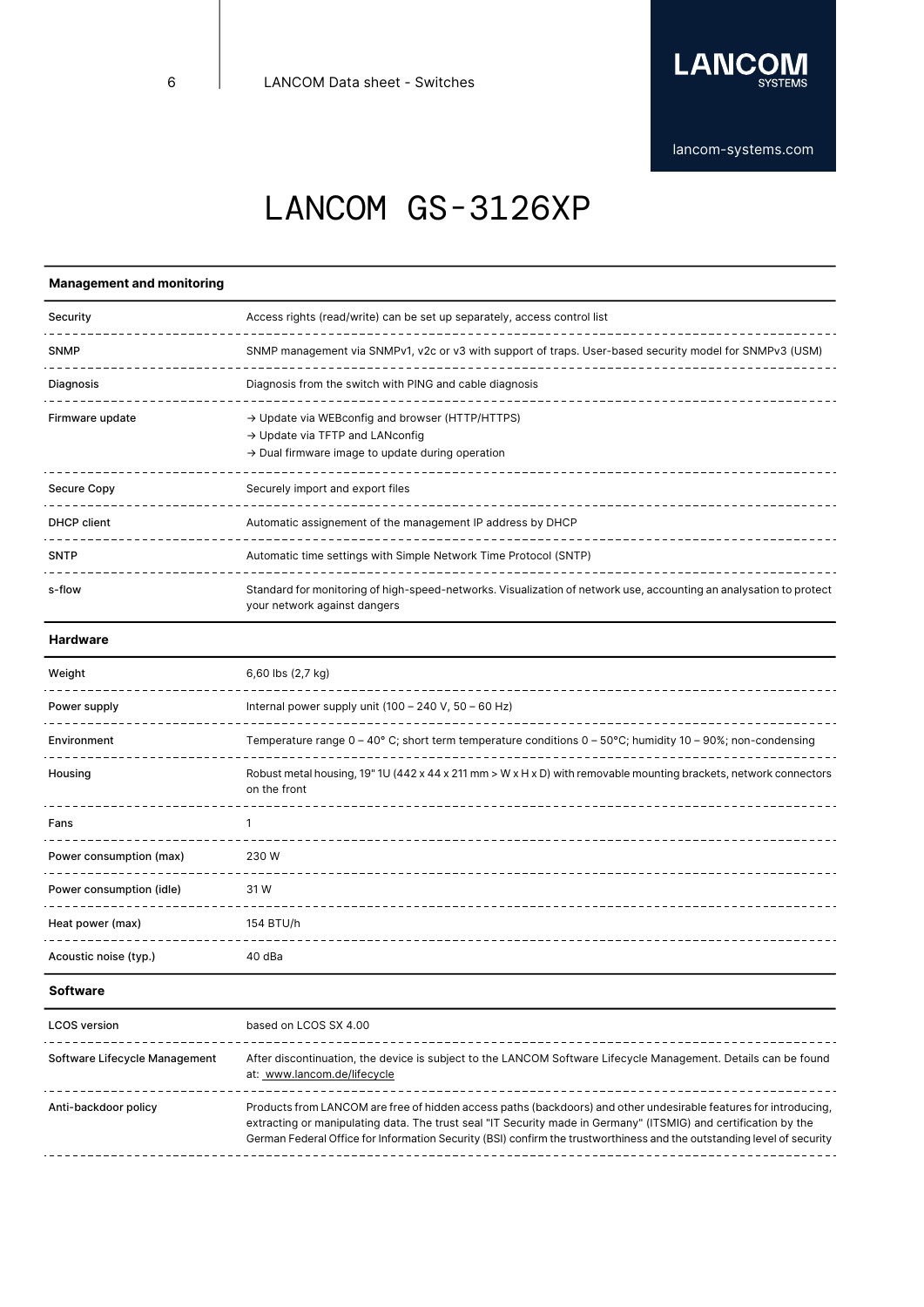

# LANCOM GS-3126XP

## **Declarations of conformity\***

| Europe/EFTA             | СE                                                                                                                                    |
|-------------------------|---------------------------------------------------------------------------------------------------------------------------------------|
| <b>North America</b>    | FCC/IC                                                                                                                                |
| Australia / New Zealand | <b>ACMA</b>                                                                                                                           |
| *) Note                 | The full text of the specific Declaration of Conformity is available at the following Internet address:<br>www.lancom-systems.com/doc |

## **Supported IEEE standards**

| <b>IEEE 802.1AB</b> | Link Layer Discovery Protocol (LLDP)                                                  |
|---------------------|---------------------------------------------------------------------------------------|
| <b>IEEE 802.1AB</b> | LLDP-MED                                                                              |
| <b>IEEE 802.1ad</b> | Q-in-Q tagging                                                                        |
| <b>IEEE 802.1ak</b> | MRP and MVRP - Multiple Registration Protocol and Multiple VLAN Registration Protocol |
| <b>IEEE 802.1d</b>  | <b>MAC Bridging</b>                                                                   |
| <b>IEEE 802.1d</b>  | Spanning Tree                                                                         |
| <b>IEEE 802.1p</b>  | Class of Service                                                                      |
| <b>IEEE 802.1q</b>  | <b>VLAN</b>                                                                           |
| <b>IEEE 802.1s</b>  | Multiple Spanning Tree Protocol (MSTP)                                                |
| <b>IEEE 802.1w</b>  | Rapid Spanning Tree Protocoll (RSTP)                                                  |
| <b>IEEE 802.1X</b>  | Port Based Network Access Control                                                     |
| <b>IEEE 802.3</b>   | 10Base-T Ethernet                                                                     |
| <b>IEEE 802.3ab</b> | 1000Base-TX Ethernet                                                                  |
| <b>IEEE 802.3ad</b> | Link Aggregation Control Protocol (LACP)                                              |
| <b>IEEE 802.3ae</b> | 10 Gigabit Ethernet over fiber                                                        |
| <b>IEEE 802.3af</b> | Power over Ethernet (PoE)                                                             |
| <b>IEEE 802.3at</b> | Power over Ethernet Plus (PoE+)                                                       |
| <b>IEEE 802.3az</b> | <b>Energy Efficient Ethernet</b>                                                      |
| <b>IEEE 802.3u</b>  | 100Base-T Ethernet                                                                    |
| <b>IEEE 802.3x</b>  | Flow Control                                                                          |
|                     |                                                                                       |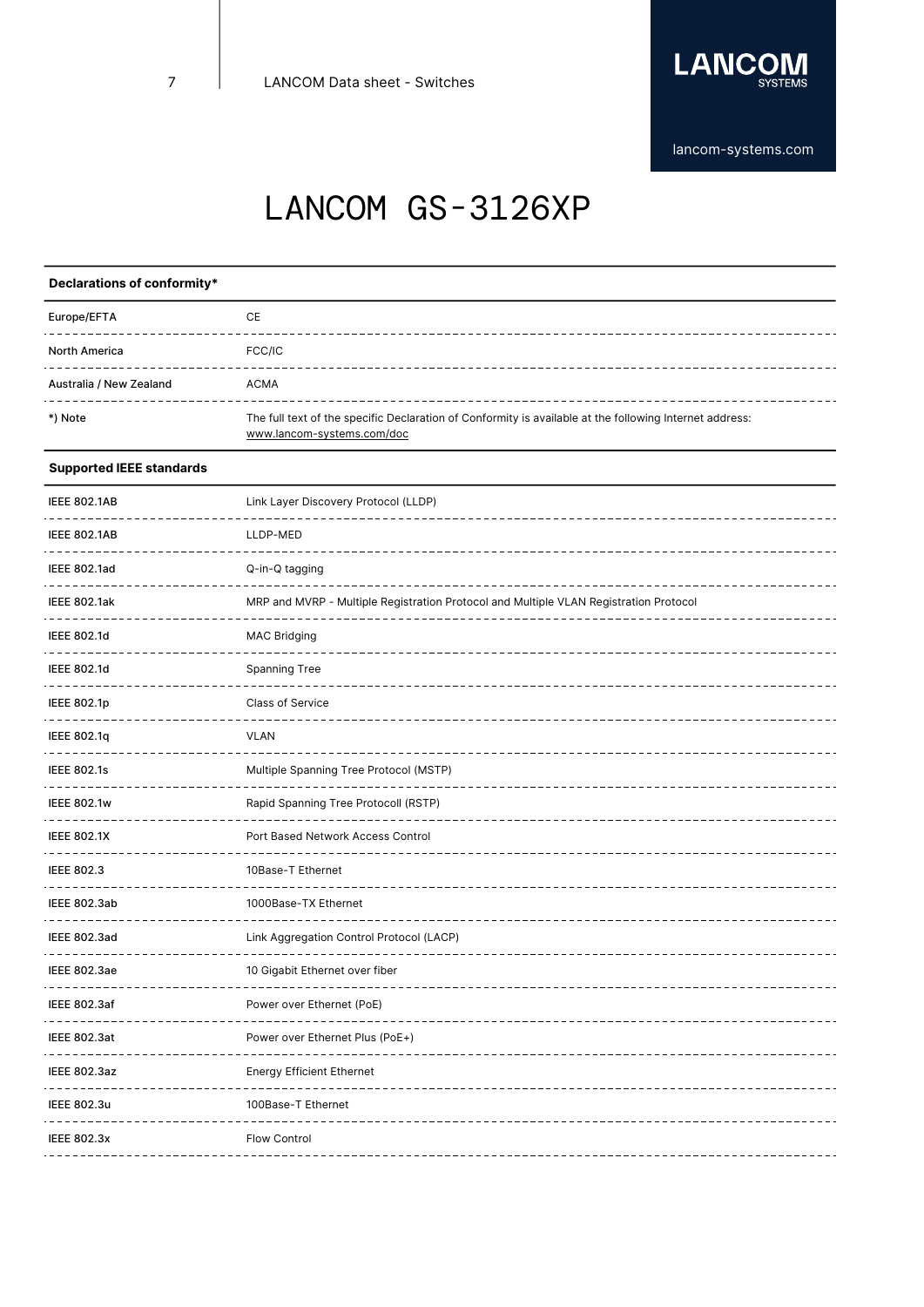

# LANCOM GS-3126XP

| <b>Supported IEEE standards</b>        |                                                                    |
|----------------------------------------|--------------------------------------------------------------------|
| <b>IEEE 802.3z</b>                     | 1000Base-X Ethernet                                                |
| <b>Supported RFC standards</b>         |                                                                    |
| <b>RFC 854</b>                         | <b>Telnet Protocol Specification</b>                               |
| RFC 1213                               | MIB II                                                             |
| <b>RFC 1215</b>                        | <b>SNMP Generic Traps</b>                                          |
| <b>RFC 1493</b>                        | <b>Bridge MIB</b>                                                  |
| <b>RFC 1769</b>                        | Simple Network Time Protocol (SNTP)                                |
| <b>RFC 2021</b>                        | Remote Network Monitoring MIB v2 (RMONv2)                          |
| <b>RFC 2233</b>                        | Interface MIB                                                      |
| <b>RFC 2460</b>                        | Internet Protocol Version 6 (IPv6)                                 |
| <b>RFC 2613</b>                        | <b>SMON MIB</b>                                                    |
| <b>RFC 2617</b>                        | <b>HTTP Authentication</b>                                         |
| <b>RFC 2665</b>                        | Ethernet-Like MIB                                                  |
| <b>RFC 2674</b>                        | IEEE 802.1p and IEEE 802.1q Bridge MIB                             |
| <b>RFC 2818</b>                        | Hypertext Transfer Protocol Secure (HTTPS)                         |
| <b>RFC 2819</b>                        | Remote Network Monitoring MIB (RMON)                               |
| <b>RFC 2863</b>                        | Interface Group MIB using SMIv2                                    |
| <b>RFC 2933</b>                        | <b>IGMP MIB</b>                                                    |
| <b>RFC 3019</b>                        | MLDv1 MIB                                                          |
| <b>RFC 3414</b>                        | User based Security Model for SNMPv3                               |
| <b>RFC 3415</b>                        | View based Access Control Model for SNMP                           |
| <b>RFC 3587</b><br>------------------- | IPv6 Global Unicast Address Format<br>---------------------------- |
| <b>RFC 3621</b>                        | <b>Power Ethernet MIB</b>                                          |
| <b>RFC 3635</b>                        | Ethernet-Like MIB                                                  |
| <b>RFC 3636</b>                        | IEEE 802.3 MAU MIB                                                 |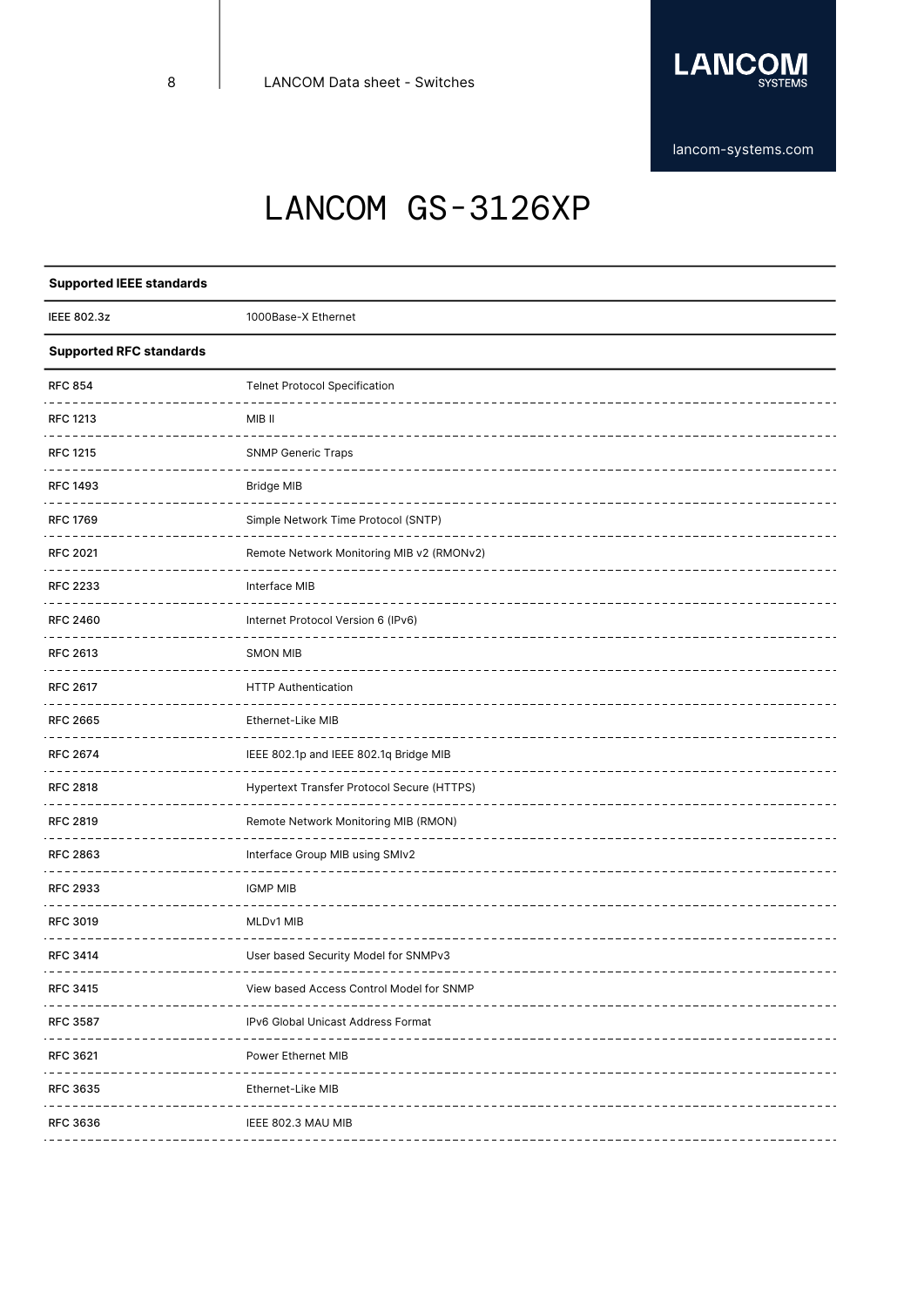

# LANCOM GS-3126XP

## **Supported RFC standards**

| <b>RFC 4133</b> | Entity MIBv3                                 |
|-----------------|----------------------------------------------|
| <b>RFC 4188</b> | <b>Bridge MIB</b>                            |
| <b>RFC 4251</b> | The Secure Shell Protocol Architecture (SSH) |
| <b>RFC 4291</b> | IP Version 6 Addressing Architecture         |
| <b>RFC 4443</b> | Internet Control Message Protocol (ICMPv6)   |
| <b>RFC 4668</b> | <b>RADIUS Authentication Client MIB</b>      |
| <b>RFC 4670</b> | <b>RADIUS Accounting MIB</b>                 |
| <b>RFC 5519</b> | Multicast Group Membership Discovery MIB     |
| <b>RFC 7513</b> | <b>DHCP Snooping</b>                         |

## **Scope of delivery**

| Manual       | Hardware Quick Reference (DE/EN), Installation Guide (DE/EN) |
|--------------|--------------------------------------------------------------|
| Cable        | Serial configuration cable, 1.5m                             |
| Cable        | IEC power cord                                               |
| 19" brackets | Two 19" brackets for rackmounting                            |

## **Support**

| Warranty              | 5 years, for details, please refer to the General Warranty Conditions at:<br>www.lancom-systems.com/warranty-conditions |
|-----------------------|-------------------------------------------------------------------------------------------------------------------------|
| <b>LANCOM</b> support | Free technical manufacturer support as part of the LANCOM Software Lifecycle Management www.lancom.de/lifecycle         |
| м                     | LANCOM Warranty Advanced Option Replacement of a defective device within 5 years after purchase date, item no. 10716    |

## **LANCOM Management Cloud**

| LANCOM Management Cloud, item no. 50103                                                                                                               |
|-------------------------------------------------------------------------------------------------------------------------------------------------------|
| LANCOM LMC-B-3Y License (3 Years), enables the management of one category B device for three years via the<br>LANCOM Management Cloud, item no. 50104 |
| LANCOM LMC-B-5Y License (5 Years), enables the management of one category B device for five years via the<br>LANCOM Management Cloud, item no. 50105  |
|                                                                                                                                                       |